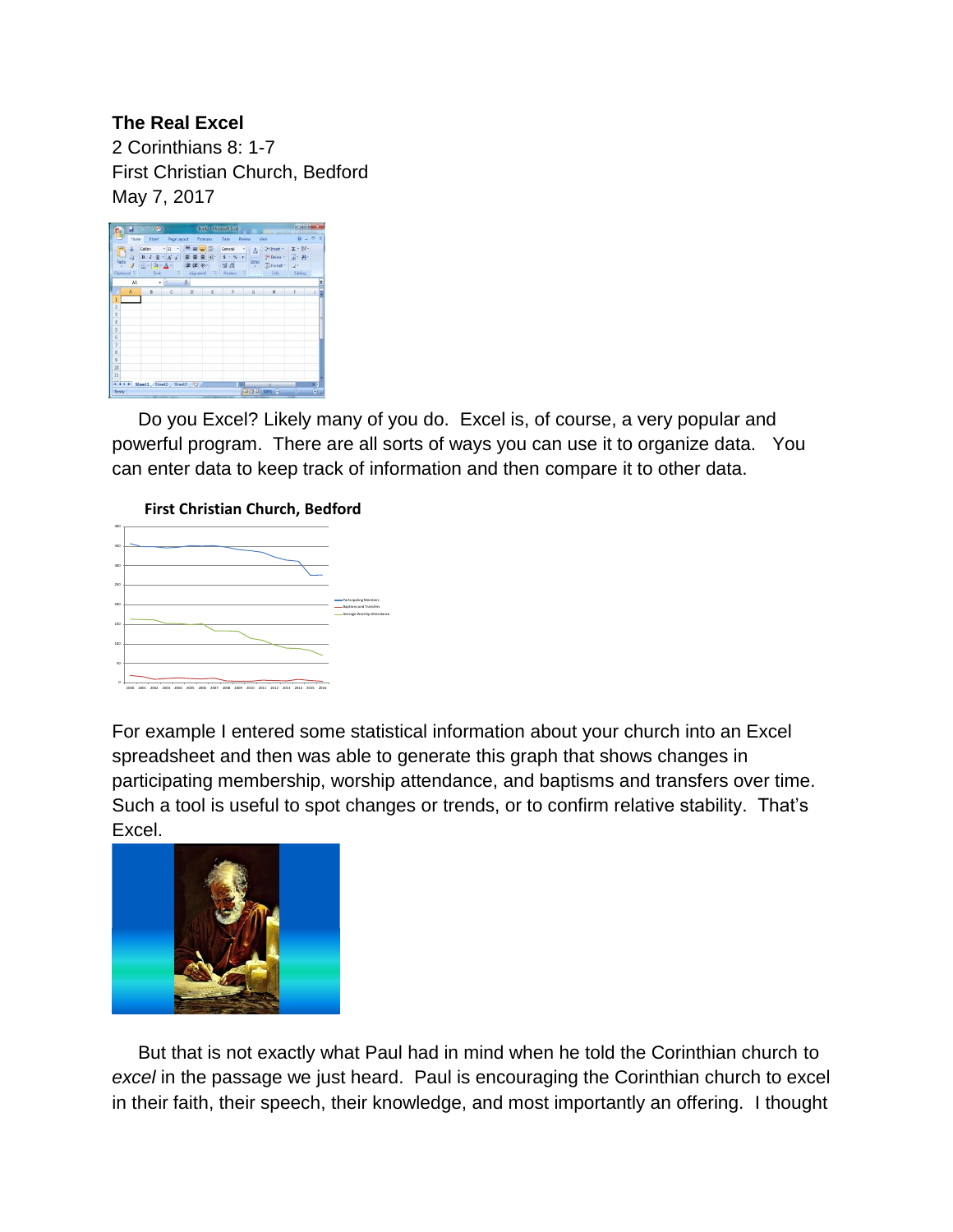of this scripture when Bruce Ervin asked me to preach to you today in the midst of your stewardship campaign about Disciples Mission Fund.

 So let's think about this scripture. The early church, as you know, was scattered across a big geography. Paul, who I think was actually the first Regional Minister, travelled extensively to connect with these congregations, to help start new communities of faith, to train leaders, and to resolve disputes. He also promoted an offering. The offering was for the church in Jerusalem. That congregation, the first place that Christianity took root, had developed an extensive ministry to care for widows and orphans.



It is described in the book of Acts. This social ministry had become bigger than the Jerusalem church itself could manage or support and so they looked for mission partners to assist them.

 Paul made it a part of his ministry to encourage the churches scattered across Galatia and the Roman empire to help with this ministry. He did so for several reasons. The need was real, of course. There is historical evidence that Palestine faced famine conditions in the mid 40's A.D. That coupled with overpopulation in the Jerusalem area and double taxation imposed by Roman occupiers led to persistent food shortages. That was reason enough to promote this offering. But it was not the only reason.

 Paul also believed that by encouraging the far flung churches in Galatia to support this project in Jerusalem he could begin to connect their lives. He wanted them to understand that they were not disconnected franchises of the Jesus movement, but rather one church united. Funding a project together was a tangible way of indentifying, claiming, and expressing that connection. They would be less likely to view one another as distant, other, and strange if they were engaged in a common work. It they did not share in this offering they risked becoming dangerously disconnected.

 The third reason Paul promoted this was he knew it would be good for them spiritually. This congregation in Corinth had a very diverse membership that reflected the diverse cosmopolitan community in which it was located. That diversity was a gift but it also led, at times, to division and quarrels. Paul on more than one occasion seeks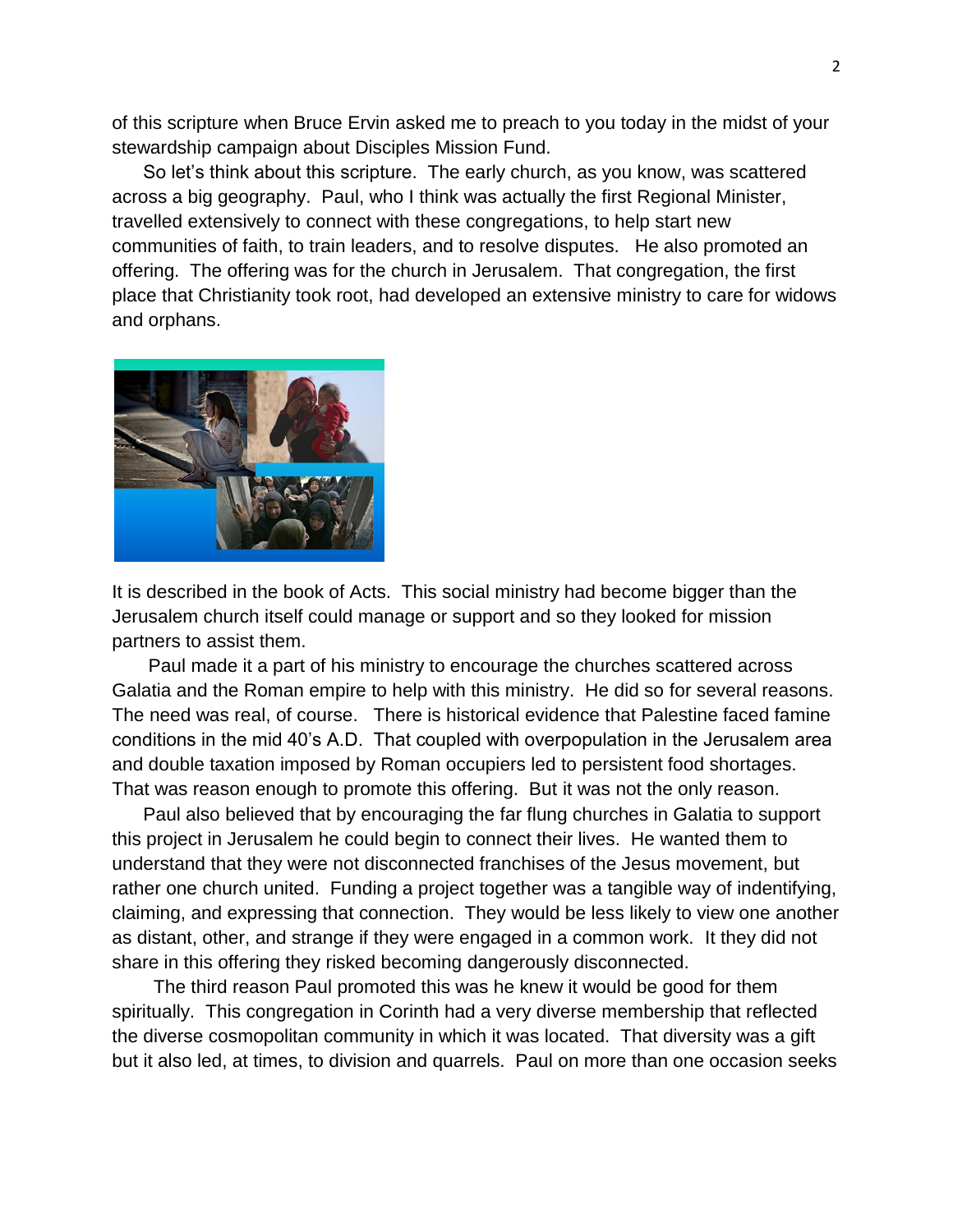to give them counsel about how they relate to one another including his attempts to help them recognize each other's gifts,



his attempts to resolve tensions around the fact that some persons gobbled up more food at the potluck before everybody had a chance to go through the first time. You know the usual church stuff!

 The people of the Corinthian church had a selfish streak so Paul encourages them to think about others, including the widows and orphans in Jerusalem who could use their help. He challenges them to excel in their giving.



He also lifts up the Macedonian church as an example. He tells the Corinthian church that the Macedonian church, who is clearly not as well off as the Corinthians, begged him for the opportunity to support this offering. He says that "entirely on their own they earnestly pleaded with him for the privilege of sharing in this service to the saints." Surely you can do that or more he says to the Corinthians. In this matter as well as others he encouraged them to excel.

 There is also a little back story on this as well. We know from comments Paul makes in chapter 9 of this book that one reason that the Macedonian church got so excited about this offering is that when Paul visited them he talked about how excited the Corinthian church was about it. Now, it appears, a delegation from Macedonia is going to bring their offering to Corinth so that it can be combined with the offering there, before Paul heads back to Jerusalem. Uh-oh. It is time for the Corinthian church to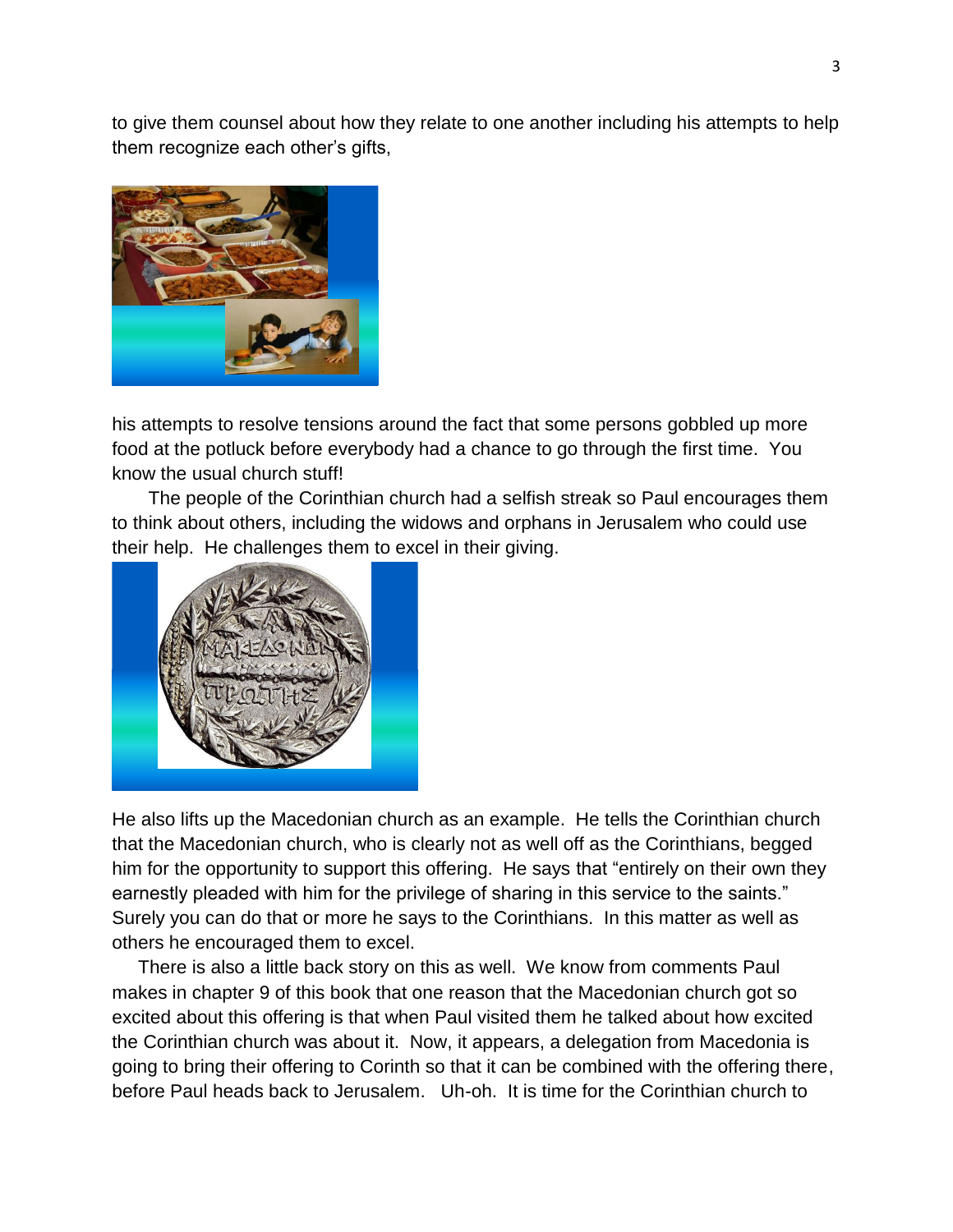come through and not be outdone by their country cousins. So Paul says, excel, excel, excel!

 Little human dramas like this have always been a part of the life of the church even to today. But the needs then and now are real. Paul was right. Sharing in a common mission work is spiritually healthy for a church and deepens the relationship between congregations.

 Fortunately, the founders of our denomination were students of the scripture and recognized the same. Right of the bat at the founding of our church they encouraged us to collect offerings for common mission. And you know what we did with them? We sent them to Jerusalem.



**James Barclay**

**Disciples** missionary to Jerusalem 1849-1865

Our first missionary was James Barclay who moved with his family to Jerusalem in 1849 to represent our church. Barclay was a fascinating fellow, a renaissance man in many respects. He was a physician, a science professor, an archeologist, an artist, and an active lay leader in the church. He and his family were living in Monticello, Thomas Jefferson's former home, before they headed to the Middle East. The intent of Barclay's mission was evangelism, but as soon as he got there he recognized he needed to also use his medical skills to address rampant malaria in Palestine. In that respect he set the pattern for all future missionaries of our church to listen for what the people you are serving need, not simply assume you know what they need.

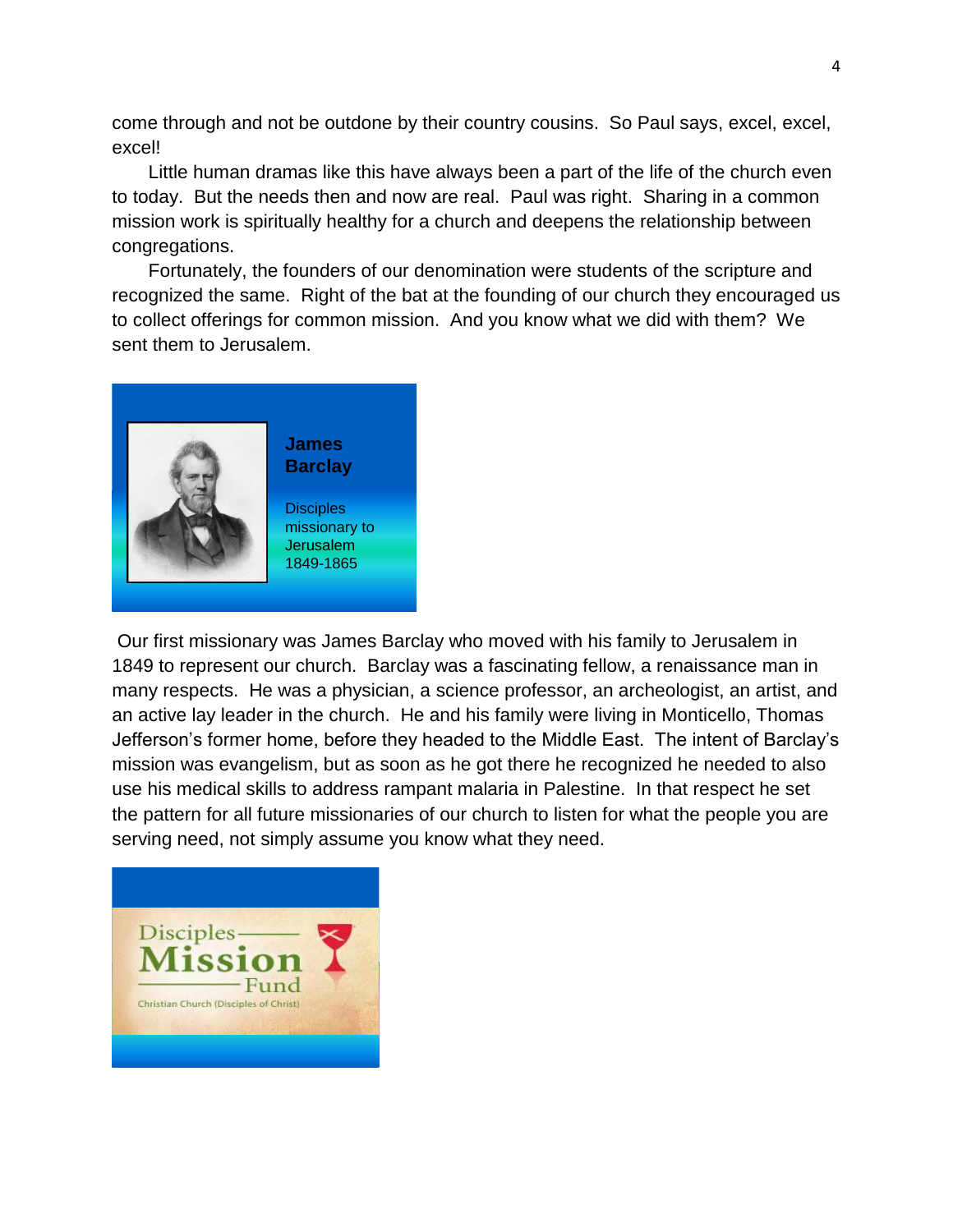The common work of the Christian Church (Disciples of Christ) today follows the pattern of Paul's offering for the Jerusalem church, and the Barclay mission to Jerusalem. In the 1930's we set up a way for our churches to efficiently pool our resources for ministry. We initially called it Unified Promotion, and then later on Basic Mission Finance, and today Disciples Mission Fund. It provides a way for our congregations to make offerings that are shared across the life of our church. Some of your giving ends in Haiti at a school for nurses, some in hospital in the Congo, some at one of our seven seminaries like CTS in Indianapolis, some at our summer church camps you help us provide where we pass along our faith to children and youth, and some to the Region to help provide for care for congregations and clergy.



This pie chart shows how it is divided—40% for the Region's work, 49% for our general ministries collectively, and 11% for our colleges and seminaries. All in all over 70 ministries are supported. Let's watch a short video to see how that happens.

(video)

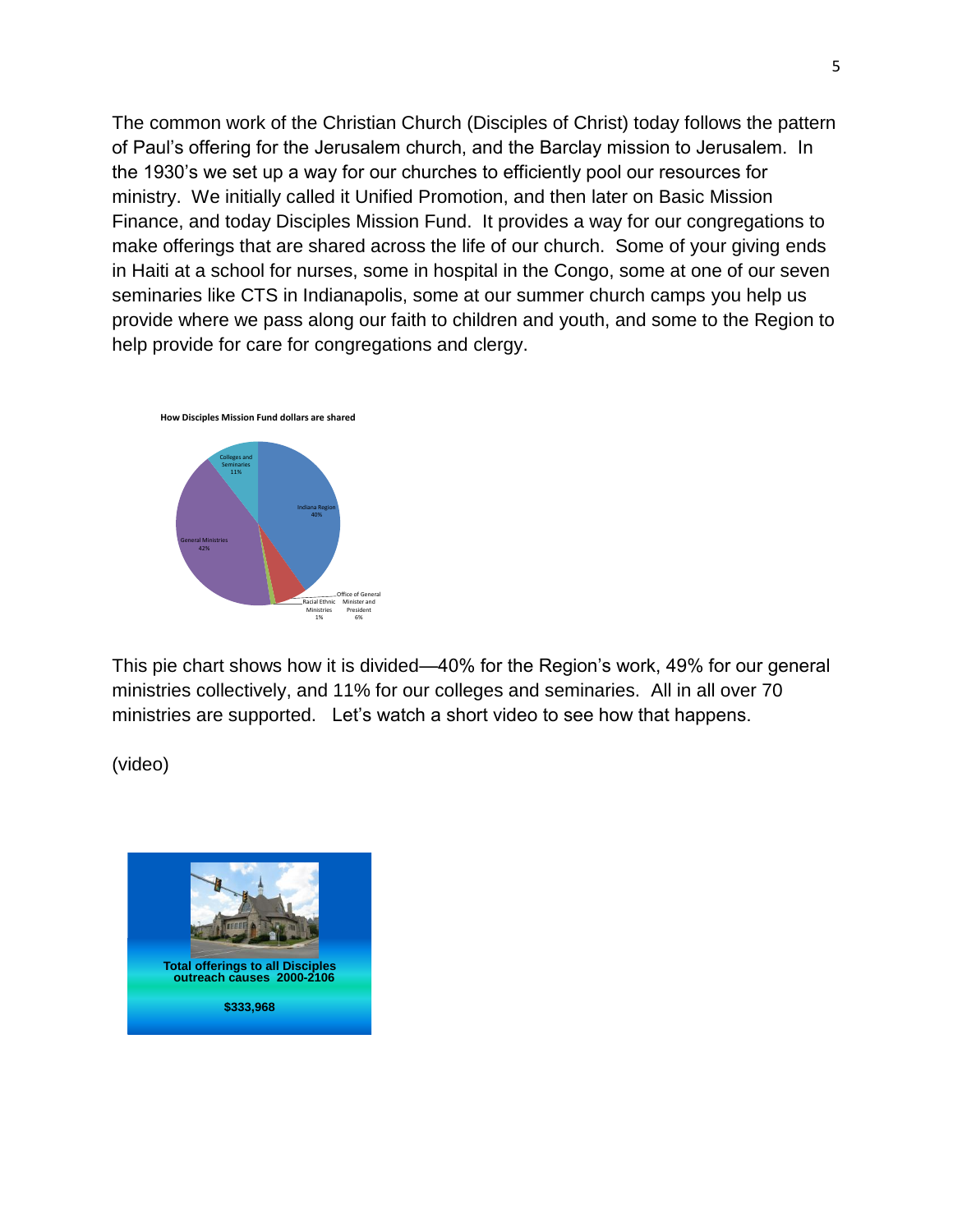Since the year 2000 this congregation has supported the Christian Church (Disciples of Christ) with gifts totaling almost \$334,000. Not unlike what Paul said about the Macedonian church you have given of your means and even beyond your means to support our common mission. Thank you. You have been over a long period of time a model for others.

## First Christian Church, Bedford



I know that maintaining your historic level of giving has been difficult in recent years as you have navigated some challenging circumstances. As your partner the Region has invested \$6,000 in your budget in the last three years, because we believe in you and want ministry here to continue to thrive. But, in the spirit of Paul, I urge you to once again to share in our common mission as a congregation through your contributions and financial support. It is good relationally, it strengthens the life of this fellowship and it is good spiritually for you to do so too. Generosity builds confidence and faith.



There one more reason to do so too. The Macedonians are coming to town. Well not exactly them, but their relatives. This summer our Region will once again host the General Assembly of our church in Indianapolis. It is sort of like that time Paul talked about when the Macedonians came to the Corinthian church. The last time we hosted